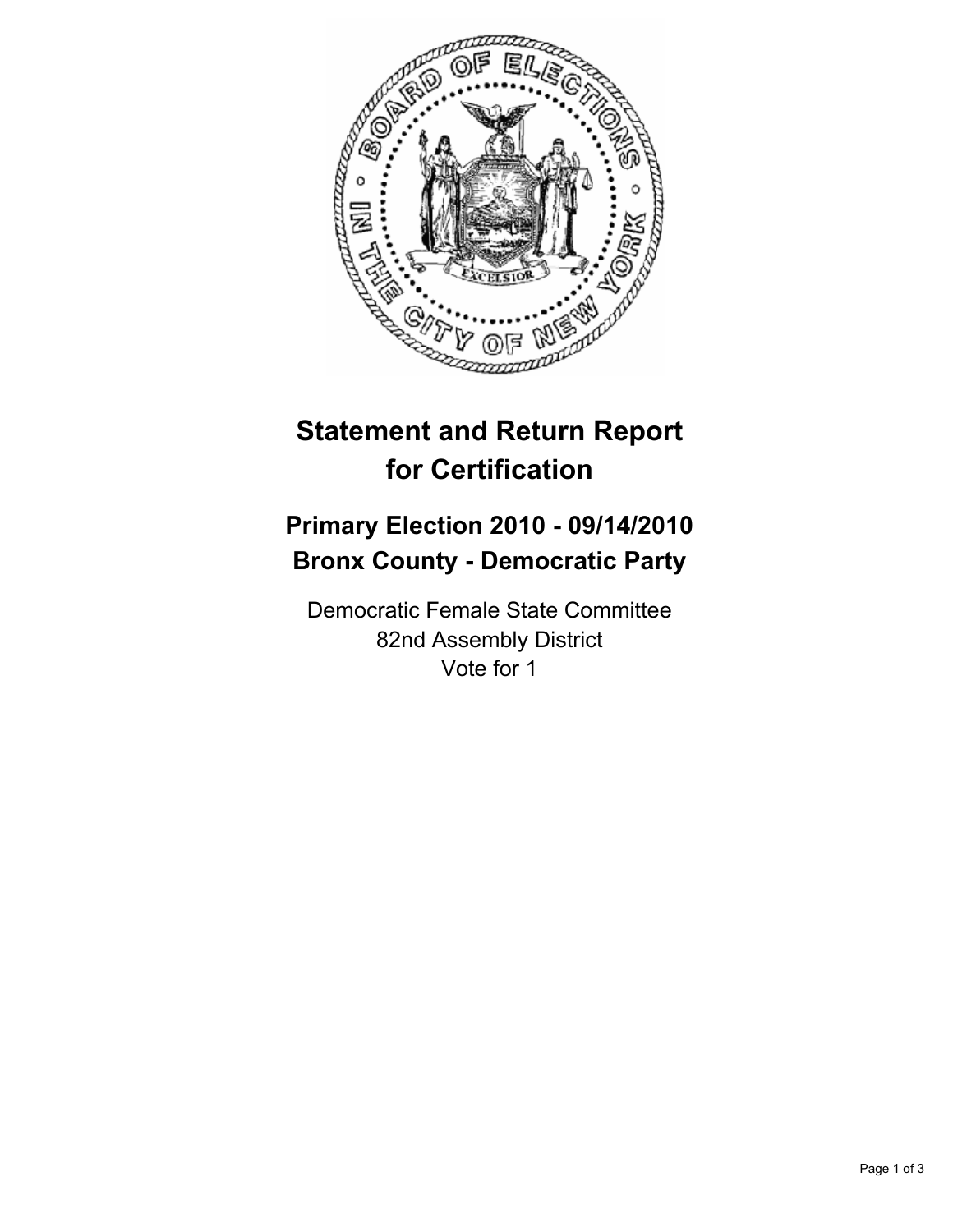

## **Assembly District 82**

| <b>PUBLIC COUNTER</b>            | 6,318 |
|----------------------------------|-------|
| <b>EMERGENCY</b>                 | 15    |
| ABSENTEE/MILITARY                | 233   |
| <b>AFFIDAVIT</b>                 | 32    |
| JENNIFER RIVERA                  | 3,079 |
| <b>FELICIA SEMENTILLI</b>        | 1,071 |
| BRUNILDA ALBA LIRIANO (WRITE-IN) | 1     |
| CRYSTAL WADE (WRITE-IN)          | 2     |
| ED NIZZA (WRITE-IN)              | 1     |
| GERALIDINE G. LA (WRITE-IN)      | 1     |
| HARRIET SILVER (WRITE-IN)        | 1     |
| JENNIFER RIVERA (WRITE-IN)       | 1     |
| R GIUFFRE (WRITE-IN)             | 1     |
| REX WESTON (WRITE-IN)            | 1     |
| SHARON DURANT (WRITE-IN)         | 1     |
| SHIRLEY SAUNDERS (WRITE-IN)      | 1     |
| TERRY KONRATH (WRITE-IN)         | 1     |
| <b>Total Votes</b>               | 4,162 |